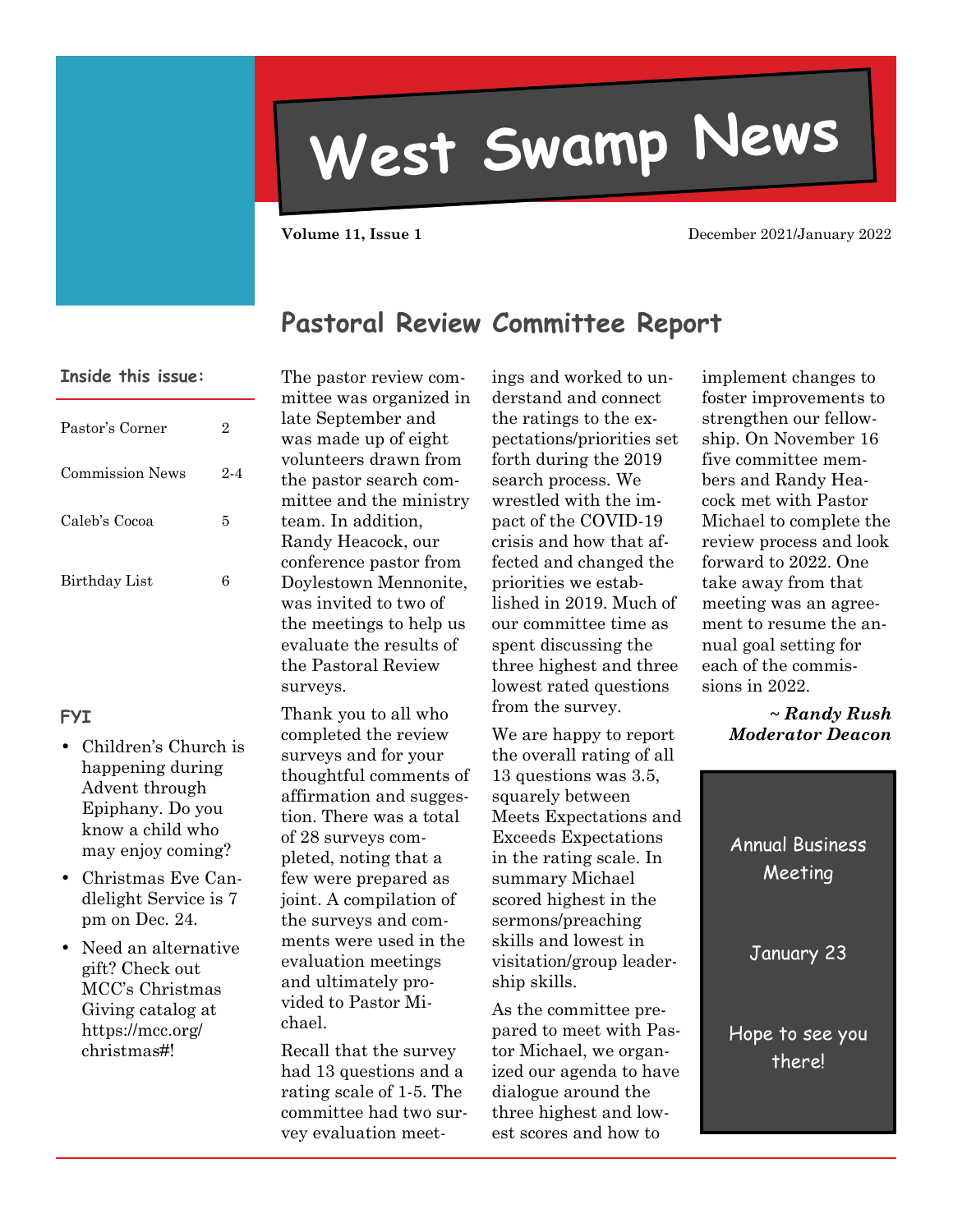#### **Pastor's Corner:** *Being* **over** *doing*

At this time of the year, there is a lot to do. There are presents to be chosen, purchased and wrapped. There are trees to be found and decorated. There are lights to be hung. There are menus to be planned and food to be purchased. There are travel arrangements to make and holiday journeys to be taken. There are Christmas cards to be printed, addressed and mailed.

It's a lot. It's easy to get stressed out and irritable, or to feel overwhelmed and depressed. I want to encourage you this year to prioritize being over doing.

This is a year to do less, not more. It's a time to minimize and streamline. Most of all, it's a time to work on being.

Being with others. Maximize

time with friends and family. Enjoy long, uninterrupted conversations. Tell stories, even ones that you've told often before. Listen deeply. Rest in one another's company.

It's also a time to be with yourself. Make time for solitude. Learn how to be alone but not lonely. Take a walk and enjoy the cooling weather. Settle in with a book you've been meaning to read. Feel deeply. Enjoy some favorite music.

And it's a season for being with God. Mark out time to pray and reflect. Ponder what it means in your life that "to us a child is born, to us a son is given" (Isaiah 9:6). What does it mean that in Jesus, God has taken on all that it means to be human?



There is a lot to do this time of the year, but I challenge you to let being come ahead of doing.

Peace,

*~ Pastor Michael* 

## **Worship: Dare to imagine!**

Our Advent journey inspires us to imagine our journey into the future with God—both individually and as a congregation. What new and exciting things is God preparing for us? What foundations have we built that will be the springboard for our next venture?

As we journey to Christmas and beyond, we dare you to imagine God's goodness, God's embrace, God's song, God's face, God's robe and God's dance.

Use that imagination to add to the collage in the fellowship hall. Bring photos, newspaper headlines, pictures clipped from magazines, hand-drawn pictures or doodles or whatever else you want to create. Don't limit your imagination!

Join us Friday evening, Dec. 24 at 7 pm for a **Candlelight Service** of "Lessons & Carols." We'll trace the Christmas story through scripture and song and end with our traditional "Silent Night" candle lighting.

*~ Lynne Rush*

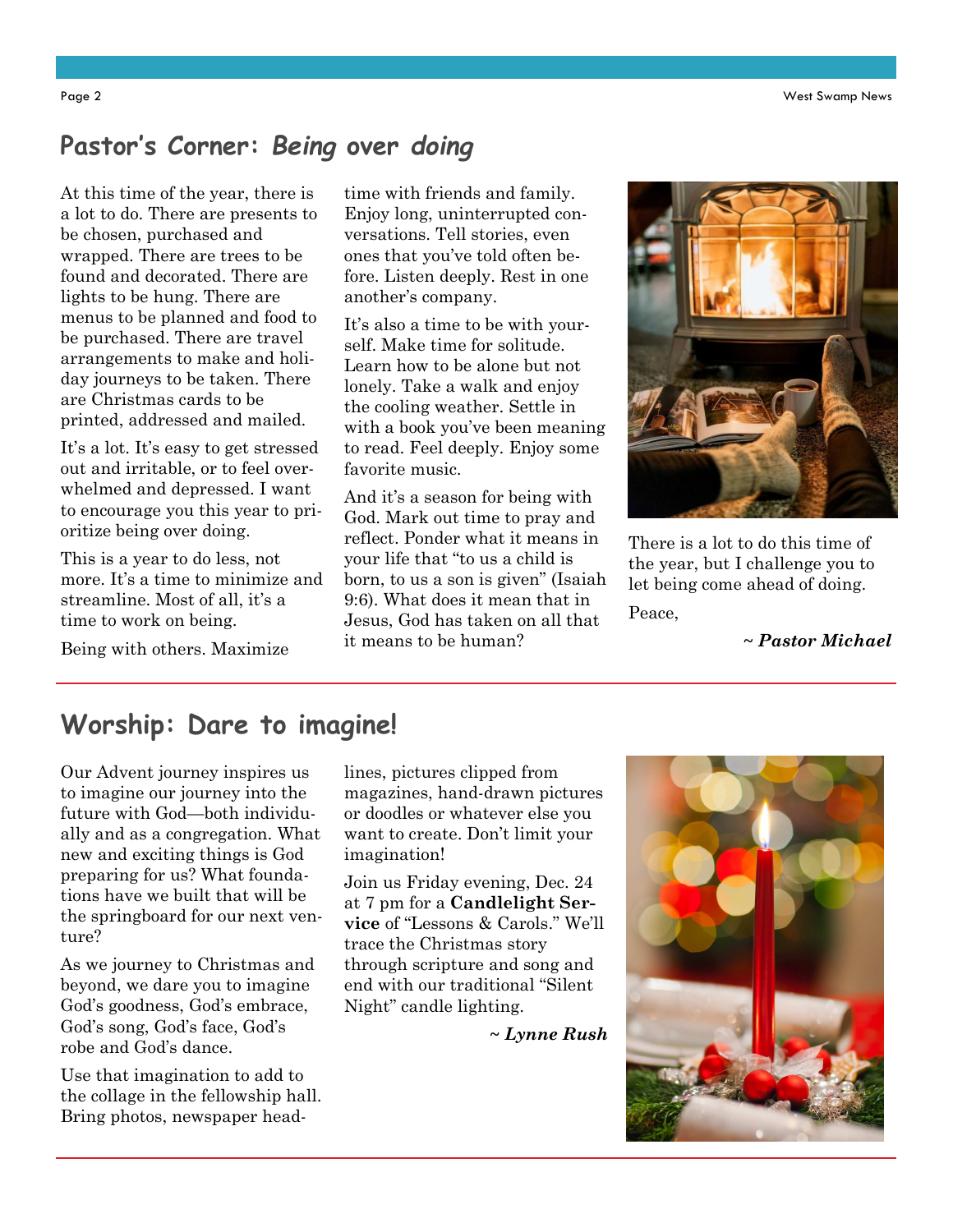## **Community: Our cookies are famous!**

Do you love to bake Christmas cookies? We need your help! For the past several years, we have been assembling decorated boxes of Christmas cookies for the Quakertown Salvation Army Christmas Carnival. These are given to local families in need, along with other food items and Christmas gifts. Again this year, the event will be a drive-through

distribution, and will be held on Saturday Dec. 11. What a nice way to share Christmas joy with others!

One event organizer said they look forward to our "famous" cookies, and they place them on top of the boxes of food to look festive! We would like about 100 dozen cookies in all, but any

amount you would like to donate is very much appreciated. Please bring cookies (in marked containers if you would like them back) to church by 7 pm on Friday, Dec. 10. If you need someone to pick cookies up at your house, let Nancy Jacobs know. Thank you!

*~ Nancy Jacobs*



## **DISCO: Forming small group connections**

The members of the Discipling Commission have been working on putting together some new small group ideas and although we were hoping to have groups meeting together by the fall, getting them organized and finding leaders has proved a bit challenging. Now with the holidays upon us, we thought best to wait until the new year, possibly February or March to get them rolling. Some ideas we came up with for small groups are a sermon discussion group, a prayer group and a family relationship group. We would like to thank everyone for their input and encourage you to keep an eye out for more information coming in the new year.

The Bible Project Sunday School group continues to meet every Sunday morning at 9am. We are currently reading through Luke and we always welcome new perspectives. We encourage you to join us either via Zoom or by meeting in-person at church. Let Lynne know if you are interested or if you need help with how Zoom works.

We hope everyone takes time this advent season to foster meaningful relationships with their family, their church family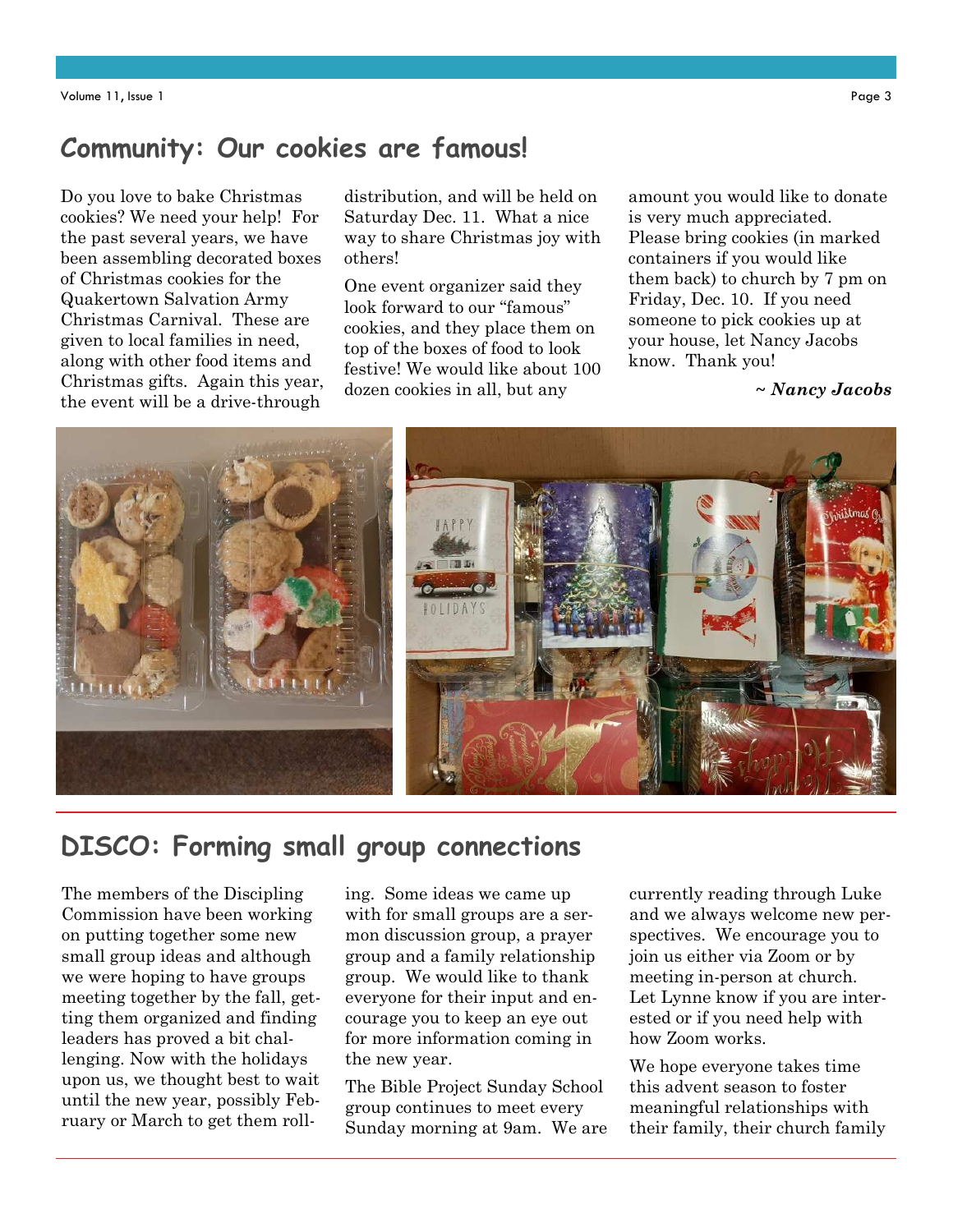## **Community: Collecting gift cards**

Christmas shopping season is upon us already! While out shopping, there is a great way to help less fortunate folks in our community. Pick up a small gift card to be given to someone who stays at the Code Blue shelter in Quakertown. (The shelter is run by Advocates for the Homeless in Upper Bucks County).

The Community Commission will put together small Christmas gift bags containing a gift card and some Christmas treats, to be given to the guests at the

shelter during the Christmas weeks.

There is a small Christmas tree in the church foyer on which to clip your donated gift cards. Recommended amounts are \$5 to \$10 dollars, to local stores such as WalMart, McDonalds, Target, Burger King, Dunkin' Donuts and WaWa. Please bring cards to church by Sunday, Dec. 19. Thank you very much!

*~ Nancy Jacobs*



## **Mission: The journey of a relief kit**

Thanks to all who contributed to our Bucket of Thanks project. We collected 41 complete kits, along with sundry extra items.

Glenn High and Carl Kiesel loaded the kits

and drove them to the Material Resource Center in Ephrata, where they were unloaded into Gaylord boxes. Next, MRC vol-



unteers packed them into buckets. The buckets get stacked and shrink-wrapped for shipping to destinations like Haiti, Venezuela, Syria and more.





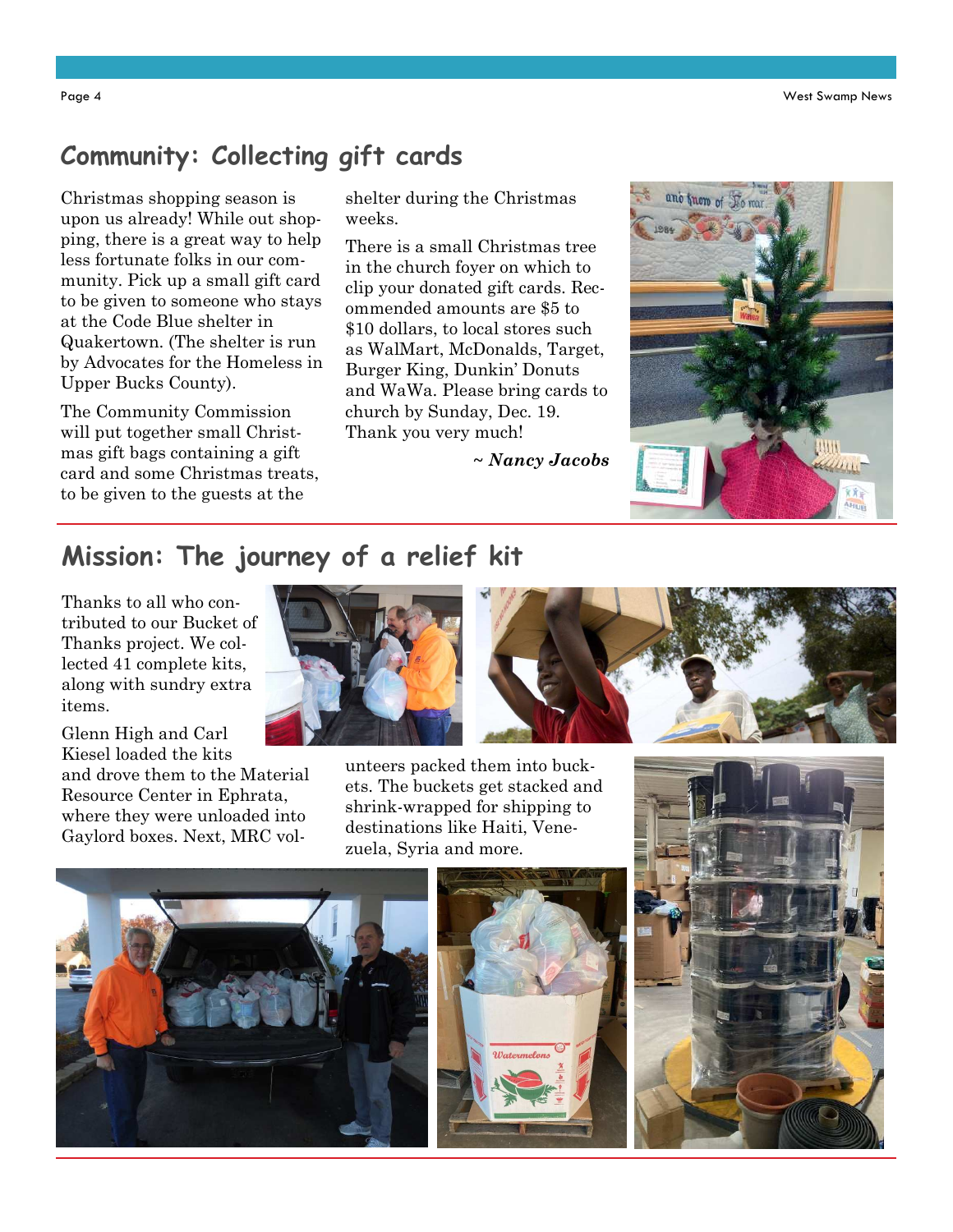#### **Caleb's Cocoa: A fundraiser for Code Blue**

**Sunday, Dec 12 Stop by anytime between 2 & 5 pm Everything is \$1—Hot Cocoa (free toppings) & Baked Goods Front yard of 207 North Ambler Street, Quakertown** 



Hi! I'm Caleb! I'm 11 years old. In the summer of 2018, on a family trip to Baltimore, MD, I saw a lot of people who were homeless. This made me very sad and I wanted to do something to help them.

My parents told me that Quakertown has people who are homeless too, and that there is a shelter in

Quakertown to help them in the winter. I knew right away I wanted to help.

In 2018, I held a hot cocoa stand out front of my house with the hopes to raise \$100. The night before the stand, my dad and I talked about how we serve a BIG God and He is our Father and we can ask Him for anything. So I decided I wanted to ask him for

more than \$100, I wanted to ask Him for \$1000. (That's a lot of money!) So my dad and I prayed together and asked God that we would raise at least \$1000 for the homeless shelter.

**We could barely believe it: we raised \$1000 that day**. Donations kept coming in, and a week later we were over \$1700.

The next year, 2019, God provided in even BIGGER ways and with many people in the community helping to run the stand, donating baked goods, over \$4000 was raised! We were so thankful!

**Live Music at 1:45, 2:45 3:45 & 4:45** 

**Hope to see you there!** 



In 2020, due to COVID we made the hard decision not to have a real stand but had a virtual online stand that raised over \$1000 again.

Despite COVID, we are holding the Cocoa Stand again this year in person! We hope that YOU can join us. Stop by, fellowship, and drink some hot cocoa! **Every single penny goes straight to the homeless shelter!**